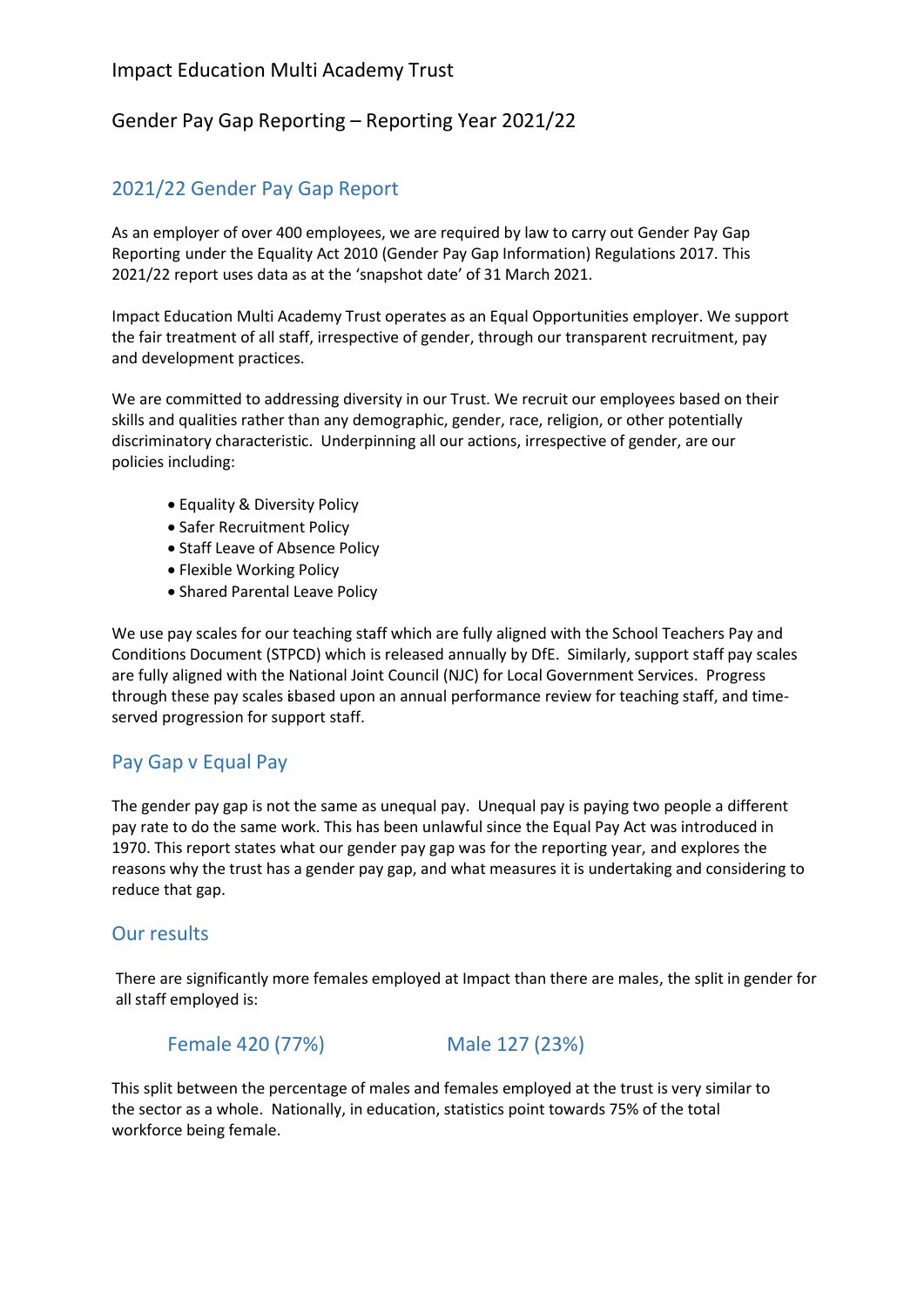# Gender Pay Gap Reporting – Reporting Year 2021/22

The gender split per quartile is:

|                |                           | No. of Employees |     | % of Employees |     |
|----------------|---------------------------|------------------|-----|----------------|-----|
| Quartile       | <b>Rate of Hourly Pay</b> | F                | М   | F              | M   |
| Q <sub>1</sub> | £8.54 - £10.27            | 137              | 14  | 91%            | 9%  |
|                |                           |                  |     |                |     |
| Q <sub>2</sub> | £10.28 - 15.19            | 105              | 22  | 83%            | 17% |
|                |                           |                  |     |                |     |
| Q <sub>3</sub> | £15.20 - 31.59            | 96               | 50  | 66%            | 34% |
|                |                           |                  |     |                |     |
| Q4             | £31.60 and above          | 82               | 41  | 67%            | 33% |
|                | Totals                    | 420              | 127 |                |     |

The gender split for median and mean pay is:

|                       | <b>Median</b><br><b>Hourly Rate</b> | Mean<br><b>Hourly Rate</b> |
|-----------------------|-------------------------------------|----------------------------|
| Male                  | £27.40                              | £27.81                     |
| Female                | £12.78                              | £19.35                     |
| Percentage Difference | 53%                                 | 30%                        |

The number of females employed across the trust is fairly evenly distributed across the 4 quartiles, whereas, more males are paid in higher paid roles than in the lower quartiles – this is the main reasons for our gender pay gap. As the trust has grown, we have changed most contracted-out services and replaced them with in-house services provided by employees who TUPE'd across from the contractor. Most of these services are in lower paid roles (eg. kitchen assistants, cleaners) and most positions are filled by female staff. This has widened the gender pay gap.

# Drivers of our gender pay gap

We believe that our data confirms that our pay gap is due entirely to the higher proportion of males employed by the trust who are in the top two pay quartiles, and the large number of lower paid roles created by our growth and traditionally undertaken by females, often as second jobs to supplement family income. In other words, we have differences in gender representation in different job functions. This is a national pattern and creates what appears to be a gender pay gap when looking at mean and median for whole staffing figures and not within grades.

#### We can confirm there is no variation in pay between female admale staff who are undertaking **the same role.**